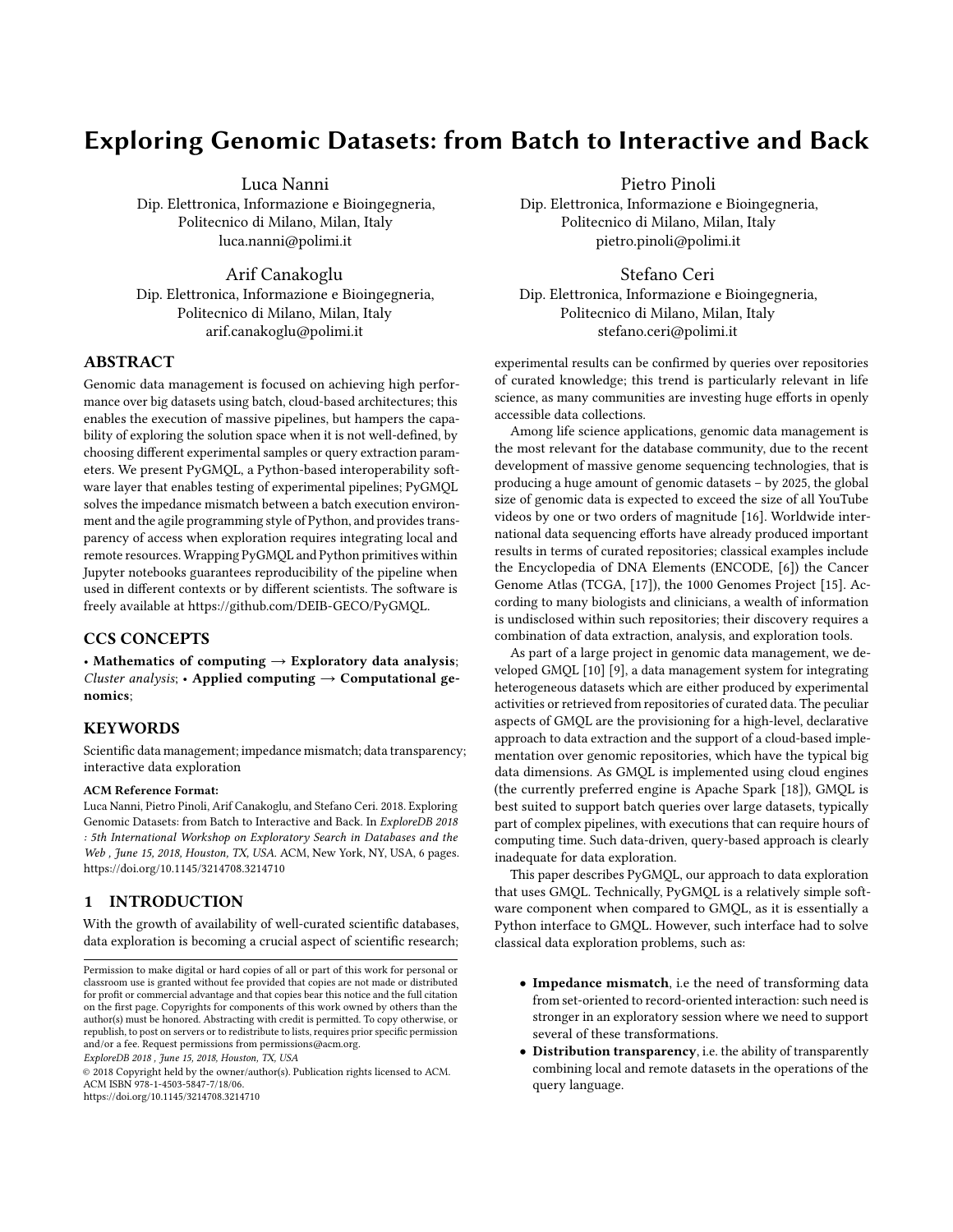• Reproducibility, i.e. the ability of an entire experiment to be replicated, either by the same researcher or by someone else working independently.

In this paper, after a short description of GMQL, we describe the technical features of PyGMQL, and specifically how it addresses the above challenges. For demonstrating the effectiveness of our exploration approach, we dedicate a long section to a biological example, which however is much simplified in its biological description so that it can be understood with limited domain knowledge. We conclude by showing the limitations of current predominant approaches, which are based on low-level scripting embedded within rather static workflow languages.

### 2 METHODS

### GMQL: batch analysis of genomic datasets

GMQL is a data management and query system for biological datadriven research. The main components of the system are: (a) a repository where we import large public datasets as well as private data; (b) a query language, which combines classical relational algebra operators with domain specific ones; (c) a Web accessible interface for browsing the repository, composing and launching queries and retrieving the results; and (d) an implementation based on cloud computing technologies to cope with the big data nature of the biological research.

The data model used by GMQL is a significant improvement with respect to its competitors. GMQL organizes data within datasets, each of which consists of a collection of samples. A sample consists of two components: experimental observations (e.g., list of mutations, expression of genes) and metadata, providing clinical and macroscopic features of the patient/sample as well as information on how the experiment has been performed.

GMQL is an algebraic language whose operations apply to either one or two datasets and produce a result dataset; a GMQL query is invoked by requiring the materialization of its result, which in turn causes the recursive computation of all the datasets building intermediate results, up to the source datasets stored in the repository. GMQL operations include classic relational operations as well as domain-specific ones; their peculiarity is to apply both to observations and to metadata, thereby progressively aggregating the metadata that explains how the result is built from the source datasets.

The repository integrates curated datasets from several open sources (currently, 18 datasets and 138K samples) and describes heterogeneous information, including mutations, expression (activity) of each gene, protein-DNA interaction and 3D conformation of the genome.

### PyGMQL: motivation

GMQL is a batch system; the scientist has to write a query, setting all the needed parameters, run it and wait for the results. Unfortunately, this approach is not suited for data exploration. In fact, in the preliminary step of a study, scientists do not clearly know what to ask to the data. In this case, the full query should be written in an interactive procedure, where the results of the current step guide the formulation of the next step. Even when the query is clear from the very beginning, many parameters may not be known

a priori (e.g., which genomic distance to consider, which level of significance of a statistical test to accept) and have to be selected via a trial and error process.

Furthermore, the evaluation of intermediate results requires statistical and visualization methods which are much easier to be expressed in an imperative and interactive environment, using freely available libraries and resources. PyGMQL attempts to combine the power of the declarative formalism of GMQL with the many advantages of a scripting language such as Python: high quality packages for statistics, machine learning and data visualization, an interactive execution model, a huge community support, the availability of advanced development tools (in particular we enforce the use of Jupyter Notebooks<sup>[1](#page-1-0)</sup>).

### PyGMQL: architecture

Library abstractions to solve the impedance mismatch. PyGMQL is an open source Python library designed to make the embedding of GMQL queries within scripts as natural as possible. The first issue it solves is the impedance mismatch between the imperative record-based approach of Python and the declarative set-based approach of GMQL by introducing two abstract data types that represent the state of a GMQL variable. Those are:

- GMQLDataset: represents a dataset in a GMQL query and is used to perform genomic operations in a set-based fashion, coherently with the system approach. The user can transform a dataset by using the operators of the library (which directly map to the primitives of GMQL). In fact, a GMQLDataset does not include any data, but it contains a direct acyclic graph (DAG) that represents the flow of GMQL operations to build the associated dataset. Every operation on a GMQLDataset returns another GMQLDataset with a modified DAG, with the exception of the materialize operator, which instead triggers the execution.
- GDataframe: represents the result of a GMQL query, as returned by a materialize invocation. It is made of two Pandas[2](#page-1-1) Dataframes (equivalent to relational tables) holding the resulting regions and metadata. The two tables are synchronized by using a common column representing the sample identifier (see Figure [1\)](#page-2-0). Regions of a sample correspond to distinct rows, each with the same sample identifier; instead, all the metadata of a given sample are collected in a single row, with a single sample identifier. Note that samples can have a bag (array) of values for the same metadata attribute. The GDataframe enables a record-based data manipulation.

Pandas Dataframes can be easily manipulated by the most common Python utilities for data analysis. A GDataframe can be imported back into a GMQLDataset, by means of a to\_GDB primitive. Technically, this is done by referencing the GDataFrame as one of the inputs of the DAG associated with the GMQLDataset. Figure [2](#page-2-1) provides a visual representation of the possible transitions between GMQLDataset and GDataframe and the related functions.

The possibility of exporting data to GDataframes and then importing them back to GMQLDatasets is one of the most important

<span id="page-1-0"></span> $^1$ http://jupyter.org/

<span id="page-1-1"></span><sup>2</sup>https://pandas.pydata.org/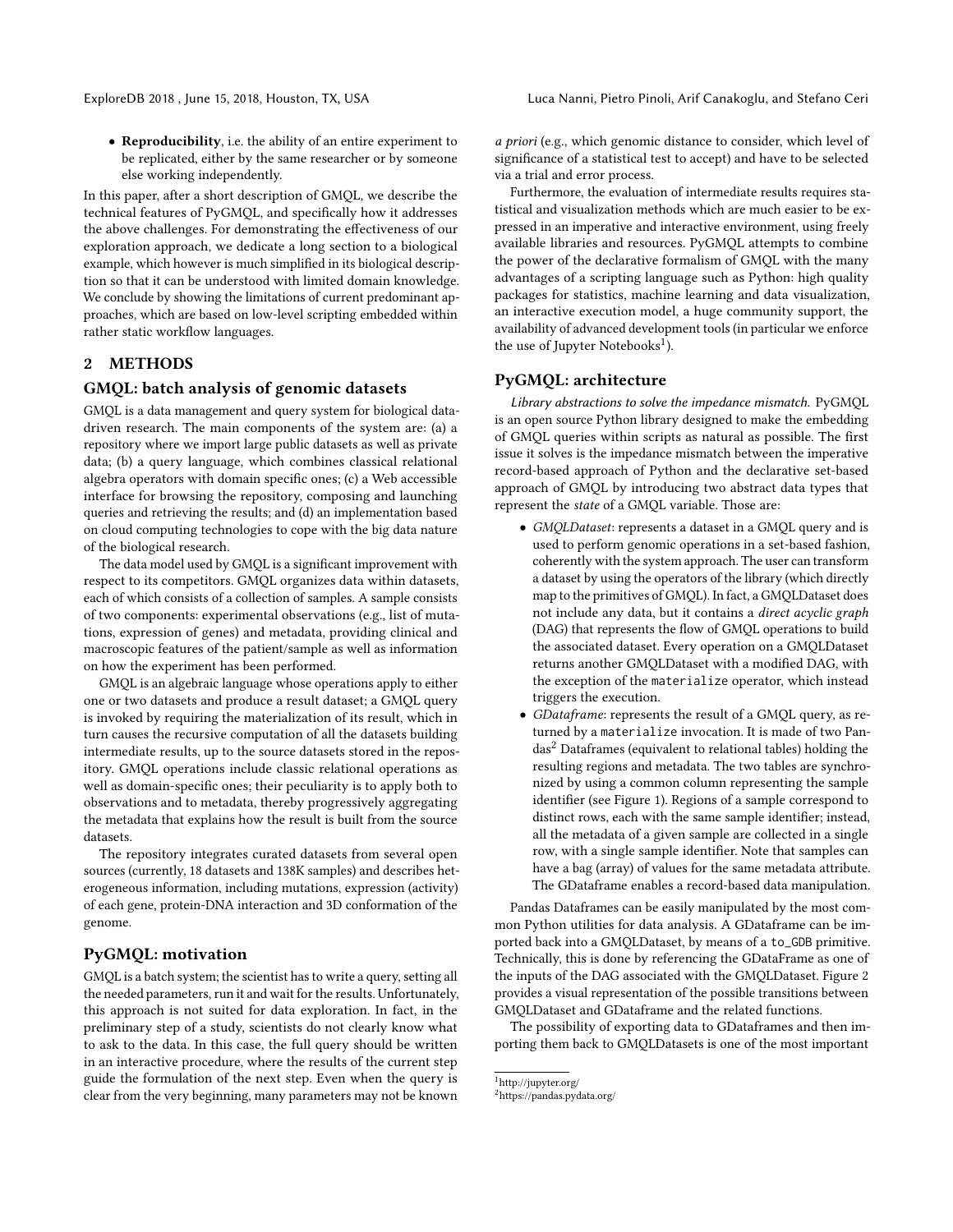<span id="page-2-0"></span>Exploring Genomic Datasets: from Batch to Interactive and Back ExploreDB 2018 , June 15, 2018, Houston, TX, USA



Figure 1: Example of a GDataframe structure

<span id="page-2-1"></span>

Figure 2: Main functions for the communication between GMQLDataset and GDataframe

features of PyGMQL, allowing to exploit the power and the performances of GMQL for data retrieval and a variety of Python resources for data analysis. A PyGMQL pipeline is therefore an interleaving of set- and record-oriented processing.

Lazy evaluation of queries and caching of the results. PyGMQL has been designed with the objective of adapting to the lazy evaluation technology of GMQL; thus, no operation is actually performed until the materialize operation is applied to a GMQLDataset. This strategy of execution is inspired by other big data frameworks like Apache Spark and enables a variety of optimization and parallelization strategies, as the entire DAG is considered and global decisions can be taken.

The DAG structure of PyGMQL holding the query is also used to cache the intermediate results. Since the user may want to run the same code multiple times, for example when working in an interactive programming environment like Jupyter Notebooks, this feature provides a considerable speed-up in performance. If a user decides to materialize a GMQLDataset D\_1 in order to explore it and then decides to define the new variable  $D_2 = D_1$ . operator(...), a new node is added to the computation DAG, but the caching mechanism keeps the previous result in memory. In this way, when a D\_2.materialize() operation is encountered, the computation of the nodes building D\_1 is skipped.

Local and remote execution modes. The library can operate in two different modes of execution, which can be changed at any time and alternated during the program using the function set\_mode:

- Local execution: the computation of the query result is performed directly in the user machine using a local GMQL back-end.
- Remote execution: the computation of the query is performed by a remote GMQL engine and the results are later downloaded for follow-up Python processing. The transmission of the query information is done by passing to the remote engine a serialization of the query DAG.

In addition, PyGMQL can operate on both local and remote datasets: in the first case, data is stored in the user machine while in the second it resides in a remote GMQL repository. When the materialization operation is requested on a variable, the library automatically manages the synchronization between the sources and decides where the actual query execution must be performed. This depends on the mode in which the library is set, leading to four different scenarios, which are described in Table [1.](#page-2-2)

Note that a query can apply to many local and remote datasets. The library keeps track of the origin of each dataset and when the execution is triggered, on the basis of the data location and mode of the library, the source nodes of the DAG are renamed to fit the actual location of the data that the engine will use.

<span id="page-2-2"></span>

|         | local mode        | remote mode        |  |  |
|---------|-------------------|--------------------|--|--|
| local   | Load the dataset  | Upload the dataset |  |  |
| dataset | from the local    | to the remote      |  |  |
|         | storage           | repository         |  |  |
| remote  | Download the      | Define a local     |  |  |
| dataset | dataset from the  | pointer to the     |  |  |
|         | remote repository | remote dataset     |  |  |

Table 1: Possible scenarios of data synchronization depending on the location of the dataset and the mode of the library

Integration in Jupyter Notebooks. PyGMQL is optimized for being used inside a Jupyter Notebook; this setting ideally supports users in alternating data processing, data presentation and visualization steps, in the context of a well-defined interaction. Figure [3](#page-3-0) shows a Notebook at work in two steps of the use case described below, the first one for exploring an initial dataset (in particular, the profile includes metadata attributes and values), the second one for building and then exploring the regions of a result dataset, imported as a GDataframe.

### 3 CLUSTERING OF DNA REGIONS

To illustrate both the expressive power and the flexibility of PyG-MQL, we propose an example of biological data analysis; in the example we integrate several types of datasets, having different sizes and formats. PyGMQL is used in conjunction with standard Python routines and external libraries, showing the high interoperability of the library with other well known interactive tools. Since the focus of this work is not on the biological implications of the described analysis, we will present a high-level description of the problem which is incomplete from a biological perspective; it assumes little biological background of the reader.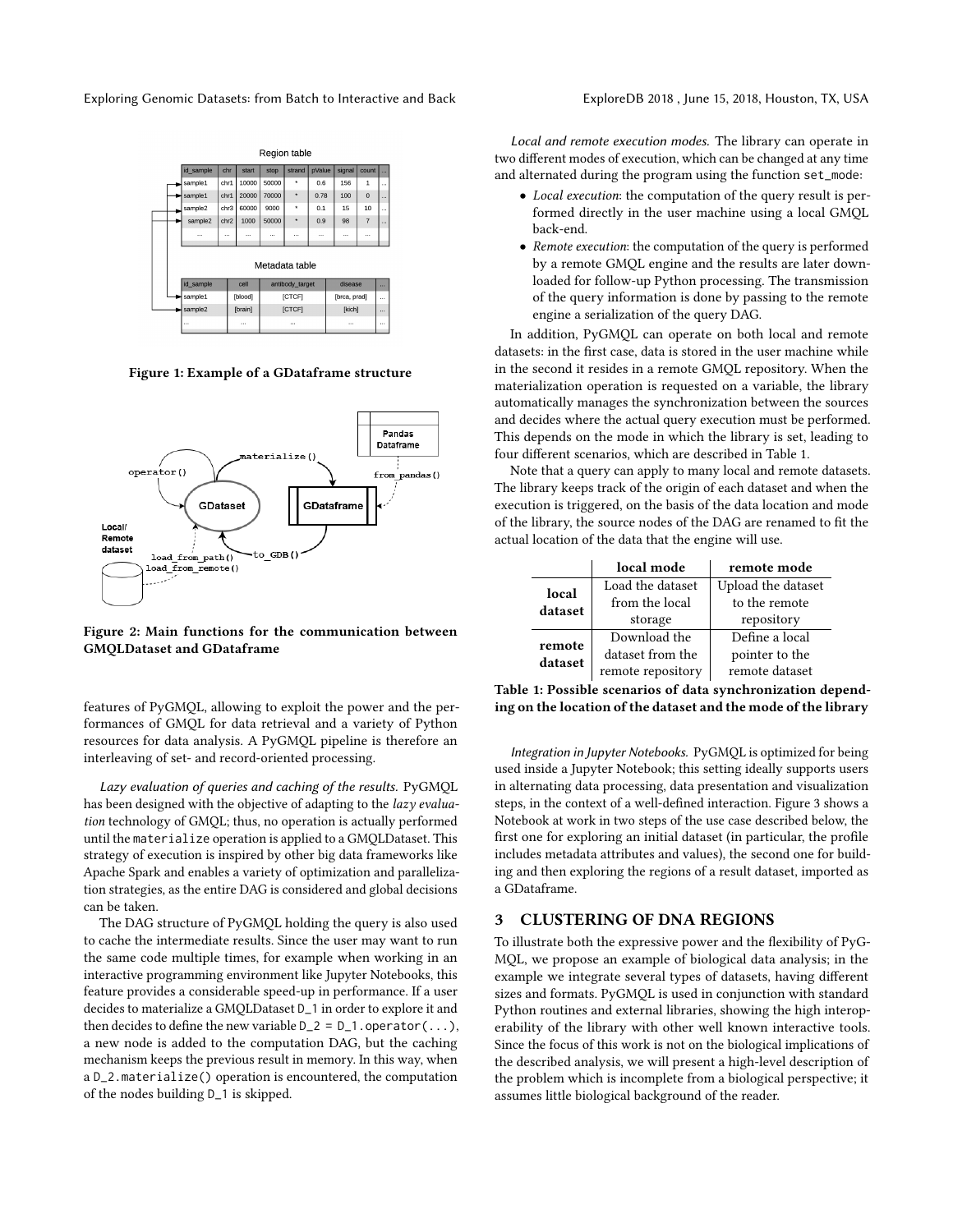<span id="page-3-0"></span>

| Edit<br>File | View                                                                                                       | Insert                   | Cell | Kernel                 | Widgets  | Help        |                                                   | Not Trusted | Python (bio) C                                       |
|--------------|------------------------------------------------------------------------------------------------------------|--------------------------|------|------------------------|----------|-------------|---------------------------------------------------|-------------|------------------------------------------------------|
|              | <b>Loading ChiA-PET data about HESC</b>                                                                    |                          |      |                        |          |             |                                                   |             |                                                      |
| In $[7]$ :   | $chiapet = gl.load from remote("chia pet")$<br>$\mathbf{1}$                                                |                          |      |                        |          |             |                                                   |             |                                                      |
| In $[8]$ :   | chiapet.meta profile                                                                                       |                          |      |                        |          |             |                                                   |             |                                                      |
| $Out[8]$ :   |                                                                                                            | Type                     |      |                        |          |             | Values                                            |             |                                                      |
|              | protein <class 'str'=""></class>                                                                           |                          |      |                        |          |             | (RAD21, CTCF, POLR2A, SMC1, ESR1)                 |             |                                                      |
|              | side                                                                                                       | <class 'str'=""></class> |      |                        |          |             | (left, right)                                     |             |                                                      |
|              | tissue                                                                                                     | <class 'str=""></class>  |      |                        |          |             | (HeLa-S3, MCF7, GM12878, HESC, NB4, HCT116, K562) |             |                                                      |
|              | type                                                                                                       | <class 'str'=""></class> |      |                        |          |             | {normal, tumor}                                   |             |                                                      |
| In [10]:     | chiapet = chiapet[chiapet['tissue'] == 'HESC']<br>1<br>chiapet.materialize().regs.head()<br>$\overline{2}$ |                          |      |                        |          |             |                                                   |             |                                                      |
|              |                                                                                                            |                          |      |                        |          |             |                                                   |             |                                                      |
| Out[10]:     |                                                                                                            |                          | chr  | start                  |          | stop strand |                                                   |             | ld                                                   |
|              |                                                                                                            | id sample                |      |                        |          |             |                                                   |             |                                                      |
|              | -3694107246804672706                                                                                       |                          |      | chr6 44203219 44204252 |          |             |                                                   |             | chr6:44139878-44141467==chr6:44203219-<br>44204252   |
|              | -3694107246804672706 chr10 29421192                                                                        |                          |      |                        | 29422575 | ٠           |                                                   |             | chr10:28952052-<br>28954067==chr10:29421192-29422575 |
|              | -3694107246804672706                                                                                       |                          | chr1 | 46996014               | 46997296 |             |                                                   |             | chr1:46911238-46914718==chr1:46996014-<br>46997296   |
|              | -3694107246804672706 chr17 74378730                                                                        |                          |      |                        | 74383006 | ٠           |                                                   |             | chr17:74362949-<br>74367319==chr17:74378730-74383006 |

Figure 3: Example of usage of PyGMQL in a Jupyter notebook environment

### Problem setting

The genome can be partitioned into regions called topologically associating domains (TADs); two consecutive TADs on the genome are separated by a genomic region, called junction. DNA elements (primarily genes, but also other biological actors) within a TAD are known to physically interact with each other more intensively than with DNA elements in different TADs [\[5\]](#page-5-8). Many groups in biological research centers are engaged in understanding how the subdivision of the genome into highly connected portions may affect gene expression and regulation [\[14\]](#page-5-9). Along this direction, we are supporting biologists in studying the physical interactions between connected TADs, which hint to higher-level regulatory mechanisms.

Connections between regions of the genome can be revealed by several experimental techniques; among them, we consider Chromatin Interaction Analysis by Paired-End Tag Sequencing (ChIA-PET) - a technique used to determine zones in the genome to which a specific protein binds [\[7\]](#page-5-10). Our pipeline uses such ChIA-PET pairs as edges for building a connection map between the topological domains in the genome.

Simply stated, the objective of our exploratory activity is the search of clusters of nodes in a network, where nodes are TADs and edges are ChIA-PET connections (see Fig. [4\)](#page-3-1), where we explore alternatives in the choice of nodes and edges and in the definition of a TAD junction window (see Fig. [5\)](#page-3-2). The pipeline is divided in two main sections:

• Cluster extraction (local): an adjacency matrix between TAD is created on the basis of ChIA-PET connections. TADs are stored in a small-size dataset locally available, ChIA-PETs are stored in a mid-size remote dataset. The exploratory session uses the local GMQL system, by selectively loading relevant samples from the ChIA-PET dataset from the remote repository and using them together with the local TAD dataset.

ExploreDB 2018 , June 15, 2018, Houston, TX, USA Luca Nanni, Pietro Pinoli, Arif Canakoglu, and Stefano Ceri

<span id="page-3-1"></span>

Figure 4: Schematic representation of the genome with nodes representing TADs and edges representing ChiA-PET connections

<span id="page-3-2"></span>

Figure 5: Cluster extraction pipeline

• Cluster analysis (remote): once the most interesting clusters are selected, several different features of TADs forming a cluster and of DNA elements within each TAD are studied, by loading the cluster to the remote GMQL system, and using other datasets which are remotely stored in the repository.

### TAD dataset selection and manipulation

The first parameter of the pipeline that must be chosen is the cell type (attribute cell) of considered TADs. The meta-selection function retrieves the samples which have a particular value for the selected attribute. We decide to select the es cell line.

Next, we must adapt a TAD dataset to the needs of our pipeline. In particular, each TAD has the simple schema  $\langle chr, start, stop \rangle$ describing the chromosome and the coordinates of its start and stop position on the genome, but it has no identifier. As the unique identification of TADS is required, we provide it by first extracting a TAD sample, then using the numpy python library to assign a numeric identifier to each TAD region, and finally storing it back as a dataset, to be used in following queries. Note the use of materialize followed by the use of to\_GDB functions, and that each resulting TAD will have a new schema  $\langle chr, start, stop, tad_id \rangle$ .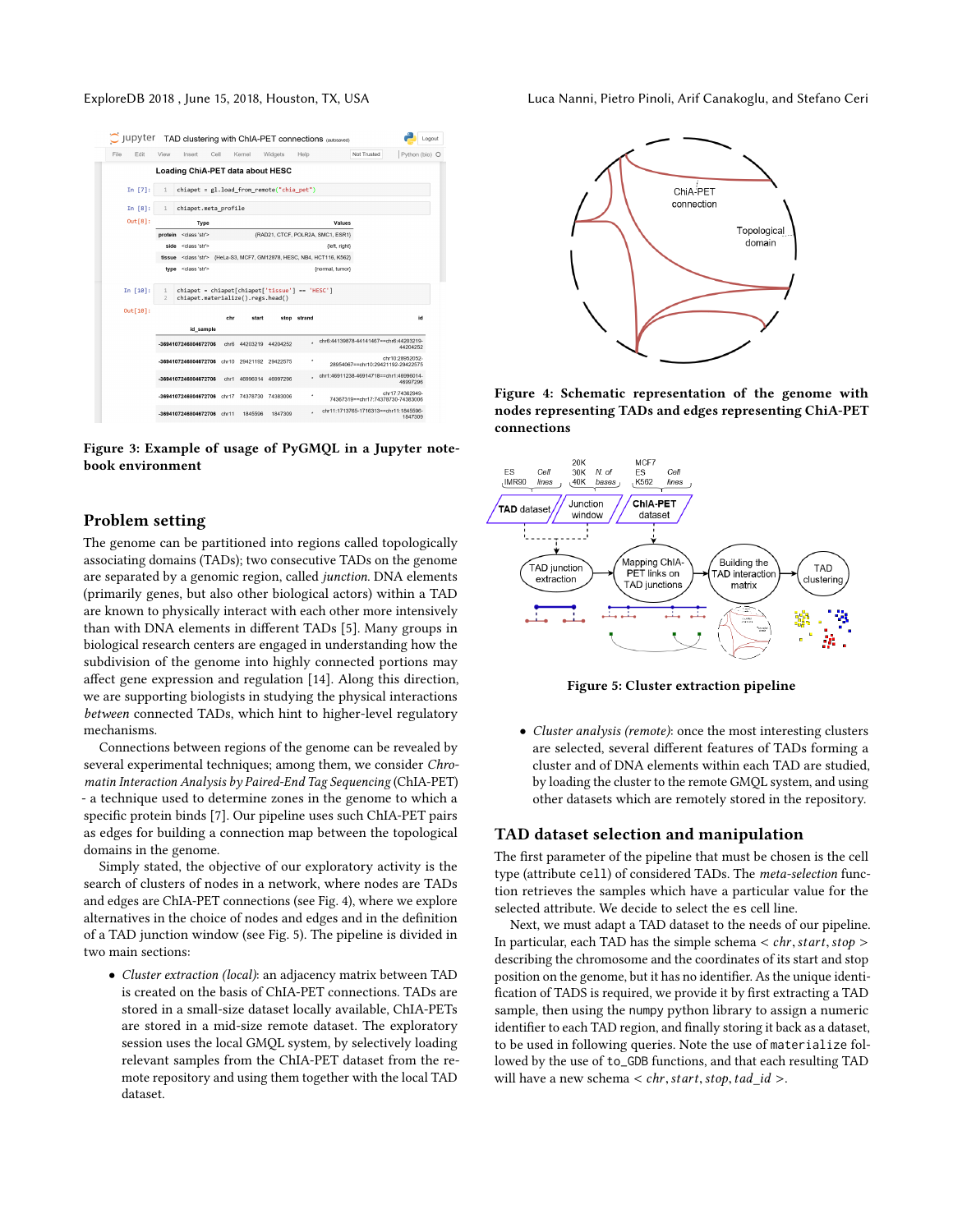Exploring Genomic Datasets: from Batch to Interactive and Back ExploreDB 2018 , June 15, 2018, Houston, TX, USA

<span id="page-4-0"></span>

Figure 6: Schematic representation of the data exchange between the query engine and the Python environment

```
import gmql as gl
import numpy as np
gl . set_mode (" local ")
tads = gl . load_from_path ( local_path =" ./ path / to / tads ")
tads es = tads [ tads [ 'cell'] = 'es' ]tads_m = tads_es . materialize ()
                                  = np. arange (len(tads_m.regs))
\begin{bmatrix} \text{tads}_m.\text{regs} [\text{tad}_id'] \\ \text{tads} = \text{tads}_m.\text{to_GDB} \end{bmatrix}
```
A schematic representation of the sequence of operations can be found in figure [6,](#page-4-0) where the interaction between the query engine and the Python environment is highlighted.

### Extraction of the TAD junctions

We next build the junctions of each TAD, which represent its endpoints. They depend on the junction window parameter, representing the size of junctions; these are experimentally ill-defined, hence windows may range between few thousands and forty thousand bases. The junction\_window is a parameter of the pipeline and needs to be tuned by the scientist. Junction are defined for both the start and stop positions by using the region projection operation (reg\_project operator of GMQL), expressed by a PyGMQL function (we show the case for start):

```
junction_window = 20000
junctions = tads . reg_project ( new_field_dict ={
       'start ': tads . start - junction_window ,
'stop ' : tads . start + junction_window })
```
### Creating the TAD interaction map

The next step concerns the definition of the edges of the interaction graph between TADs. At this stage, we must select the ChIA-PET dataset; like in the TAD case, the researcher should use the cell metadata to select a compatible cell line. Given that we use the es cell line for TADs, we select the es cell line also for ChIA-PET; note that in many cases identical cell lines are not available and the biologist must select compatible cell lines.

chiapet = gl . load\_from\_remote (" chia\_pet ") chiapet = chiapet[chiapet['cell'] == 'es']

In summary, at this stage a pipeline depends on the selection of three parameters: the Window size and the cell lines for the TAD and ChIA-PET samples.

Next, a domain-specific operation of GMQL, embedded by a PyGMQL function, builds the TAD interaction map as a network of nodes and edges; explaining this code goes beyond the purposes of this paper, although the code is very compact and effectively combines PyGMQL and Pandas primitives. Eventually, the final data structure is an adjacency matrix  $M \in \mathbb{N}^{n_t \times n_t}$  where  $n_t$  is the total number of topological domains total number of topological domains.

### Clustering

The next step of the analysis consists in uncovering clusters of TADs which are as numerous as possible and are also strongly connected. This is easily achieved using the Louvain Modularity community detection algorithm [\[2\]](#page-5-11). In Table [2](#page-4-1) we report the highest cardinality clusters that were found.

<span id="page-4-1"></span>

| cluster id |    |    | #TADs #diff.chr %contig.TADs |
|------------|----|----|------------------------------|
|            | 30 | 13 | 30.0%                        |
| 1207       | h  |    | 66.7%                        |
| 364        | 5  |    | 60.0%                        |
| 171        | 5  |    | 40.0%                        |

Table 2: Top 4 clusters by number of TADs involved

The first cluster is an outlier with respect both to the size and the number of different chromosomes it spans; it represents a good candidate for follow-up cluster analysis. In general, by altering the parameters of our pipeline, we can find interesting candidates for follow-up analysis. Provisioning of new experimental samples in the TADs and ChIA-PET datasets may trigger as well new data analysis sessions.

### Cluster analysis

The second part of our pipeline focuses on the analysis of a selected cluster of TADs. For example, understanding which genes are active in various biological conditions or which transcription factors bind to specific regions inside the cluster could help in the identification of its function. Since the TADs cluster spans a large section of the genome (13 chromosomes, more than 200 genes and in the order of millions bases), its analysis is computationally demanding. Moreover, the analysis can take advantage of publicly available biological datasets; many of them are available on the GMQL repository. For all these reasons, the cluster analysis must move from the local machine to the remote, cloud-based environment; this change is simply performed by setting the execution mode to remote.

The list of clusters, locally stored in a Pandas Dataframe clusters, must be loaded to the remote server. Each row of this dataset represents a TAD, identified by a cluster-id. We can transform a given cluster (e.g. the second one) into a GMQL variable (with schema  $\langle$  chr, start, stop, cluster – id >) in the following way:

cluster = clusters[clusters.cluster\_id == 2] cluster\_tads = gl . from\_pandas ( cluster ) . to\_GDB ()